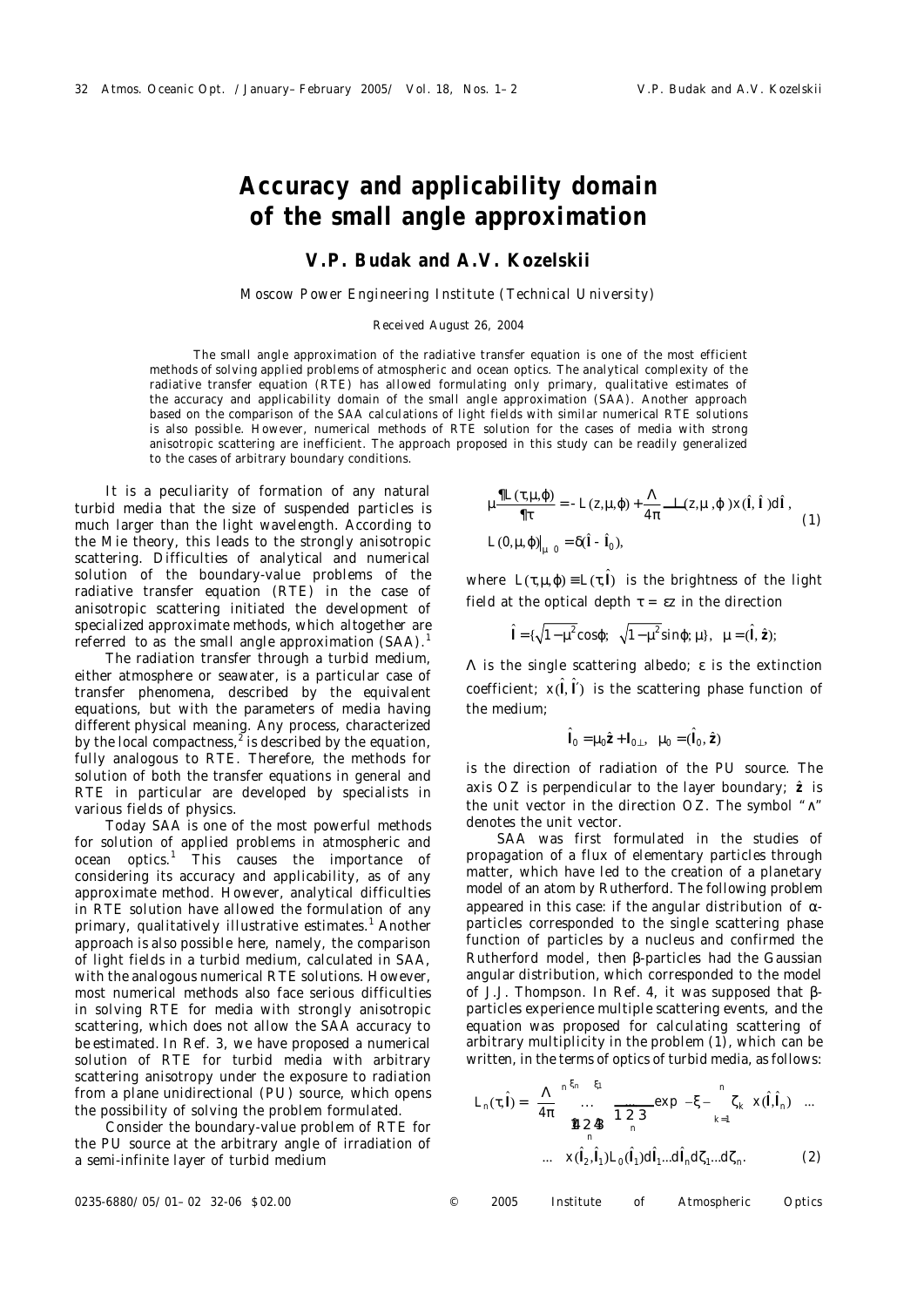In the case of *n* scattering events, the ray trajectory is a broken line of  $n+1$  segments. The optical length and the direction of each of *n* first segments from the PU source are denoted as  $\zeta_i$  and  $\hat{\mathbf{l}}_i$ , respectively. The length of the last segment, adjacent to the detector, is

$$
\xi=\tau/\mu-\sum_{k=1}^n\zeta_k.
$$

Since the scattering of electrons within the matter is strongly anisotropic, we can neglect, at small angles,<sup>4</sup> the variance of the path length of the scattered rays

$$
\xi + \sum_{k=1}^{n} \zeta_k \approx \frac{\tau}{\mu_0},\tag{3}
$$

which, after substitution into Eq. (2), allows Eq. (3) to be transformed as

$$
L_n(\tau, \hat{\mathbf{l}}) = \frac{1}{n!} \frac{\Lambda \tau}{4\pi \mu_0} \exp \left(-\frac{\tau}{\mu_0} \sum_{n=0}^{\infty} x(\hat{\mathbf{l}}, \hat{\mathbf{l}}_1) \right) \dots
$$

$$
\dots \quad x(\hat{\mathbf{l}}_{n-1}, \hat{\mathbf{l}}_n) L_0(\hat{\mathbf{l}}_n) d\hat{\mathbf{l}}_1 \dots d\hat{\mathbf{l}}_n.
$$

Whence the full brightness of the light field is

$$
L(\tau, \hat{\mathbf{l}}) = L_n(\tau, \hat{\mathbf{l}}) =
$$
  
\n
$$
= e^{-\tau/\mu_0} \frac{(\Lambda \tau/\mu_0)^n}{n!} \frac{1}{4\pi}^n
$$
  
\n
$$
\ddot{\mathbf{B}} \cdot \frac{\ddot{\mathbf{B}}}{\dot{\mathbf{B}}} \times (\hat{\mathbf{l}}, \hat{\mathbf{l}}_n) \dots \times (\hat{\mathbf{l}}_2, \hat{\mathbf{l}}_1) d\hat{\mathbf{l}}_1 ... d\hat{\mathbf{l}}_n =
$$
  
\n
$$
= e^{-\tau/\mu_0} \frac{(\Lambda \tau/\mu_0)^n}{n!} \Phi_n(\hat{\mathbf{l}}).
$$
 (4)

It can easily be seen that the small angle approximation is equivalent to the transformation of RTE (1) to the form

$$
(\hat{\mathsf{I}}_0, \ \ )L(\tau, \hat{\mathsf{I}}) = -L(z, \hat{\mathsf{I}}) + \frac{\Lambda}{4\pi} \hat{\mathbf{G}} \times (\hat{\mathsf{I}}, \hat{\mathsf{I}} \ )L(\tau, \hat{\mathsf{I}} \ ) \text{d}\hat{\mathsf{I}} \ . \tag{5}
$$

It is seen from Eq. (4) that the central problem in the small angle approximation is the calculation of the multidimensional convolution over the solid angle on the sphere  $\Phi_n(\hat{\mathsf{I}})$ . Three main ways for solving this problem are possible.

In the historically first proposed approach,<sup>5</sup> it was postulated, based on the findings of the probability theory, that the multidimensional convolution of smooth functions tends to the normal distribution. This postulate was rigorously proved in Ref. 6. Let us present the field brightness in the direction I<sup>'</sup> by a Taylor series

$$
L(z,\mathsf{r},\hat{\mathsf{l}}')=\sum_{n=0}^{\infty}\frac{(\hat{\mathsf{l}}'-\hat{\mathsf{l}})^n}{n!}\nabla_{\mathsf{l}}^nL.
$$

Then substitute this series into the scattering operator in RTE (5) with the first three terms kept on the assumption that the scattering phase function stronger depends on the angle than the brightness body. Thus, RTE (5) is reduced to the equation of the Fokker– Planck type (diffusion approximation):

$$
(\hat{\mathbf{l}}_0, \nabla) L(z, \hat{\mathbf{l}}) + \kappa L(z, \hat{\mathbf{l}}) = \frac{\langle \vartheta^2 \rangle}{2} \Delta_{\mathbf{l}} L,\tag{6}
$$

whose solution is a gaussoid in terms of the sighting angle. Here

$$
\langle \vartheta^2 \rangle = \frac{1}{4\pi} \ddot{\mathbf{G}} \times (\hat{\mathbf{i}} \hat{\mathbf{i}})(\hat{\mathbf{i}} - \hat{\mathbf{i}})^2 d\hat{\mathbf{i}} \times \frac{1}{2} \int_{0}^{\pi} x(\cos \vartheta) \vartheta^2 \sin \vartheta d\vartheta
$$

 $\nabla_{\mathsf{I}}^n$  is the gradient in the space of sighting directions;  $\kappa = (1 - \Lambda)\varepsilon$  is the absorption coefficient.

The additional assumption on the high anisotropy of the scattering phase function in comparison with the brightness body strongly smoothes all peculiarities of the solution and is valid only for small angles in the deep light regime. This fact has found the confirmation in the experiments with electron beams, and in Ref. 7 the authors tried to refine the solution to large angles, by "sewing" it with the single scattering approximation.

In Ref. 8, the second form of SAA was proposed, based on the summation theorem for Legendre polynomials. If  $L_0(r, \hat{l})$  and  $x(\hat{l} \cdot \hat{l}')$  are presented by the series expansion over of spherical functions:

$$
L_0(\tau, \hat{\mathbf{i}}) = \sum_{k=0}^{\infty} \frac{2k+1}{4\pi} P_k(\hat{\mathbf{i}} \cdot \hat{\mathbf{i}}_0); \quad x(\hat{\mathbf{i}}, \hat{\mathbf{i}}') = \sum_{k=0}^{\infty} (2k+1) P_k(\hat{\mathbf{i}} \cdot \hat{\mathbf{i}}'), \quad (7)
$$

then for a PU source the equation for convolution takes the form

$$
\Phi_n(\hat{I}) = \sum_{k=0}^{\infty} \frac{2k+1}{4\pi} X_k^{\{n\}} P_k(\hat{I} \cdot \hat{I}_0).
$$
 (8)

**Whence** 

$$
L(\tau, \hat{\mathbf{i}}) = e^{-\tau/\mu_0} \sum_{k=0}^{\infty} \frac{2k+1}{4\pi} \exp\left(\frac{\Lambda \tau x_k}{\mu_0}\right) P_k(\hat{\mathbf{i}} \cdot \hat{\mathbf{i}}').
$$
 (9)

The third form of SAA was proposed in Refs. 9– 12. In this form, along with the neglect of the path variance, it is assumed that, within small angles, the convolution on a sphere (rotation) can be replaced by the convolution on a plane, tangent to the sphere at  $\hat{\textbf{l}}_{\text{c}}$ (plane shift):

$$
\Phi_n(\hat{I}) \approx
$$
\n
$$
\approx \int_{\mathbf{B} \cap \mathbf{C}}^{\infty} x(I_{\perp} - I_{\perp n}) \times ... \times x(I_{\perp 2} - I_{\perp 1}) L_0(z, I_{\perp 1}) dl_{\perp 1}...dl_{\perp n},
$$
\n(10)\n
$$
\mathbf{B} \mathbf{C} \mathbf{D}
$$

where **<sup>l</sup>**<sup>⊥</sup> is the projection of <sup>Ö</sup> **l** onto the plane, tangent to the sphere at the point  $\hat{I}_0$ .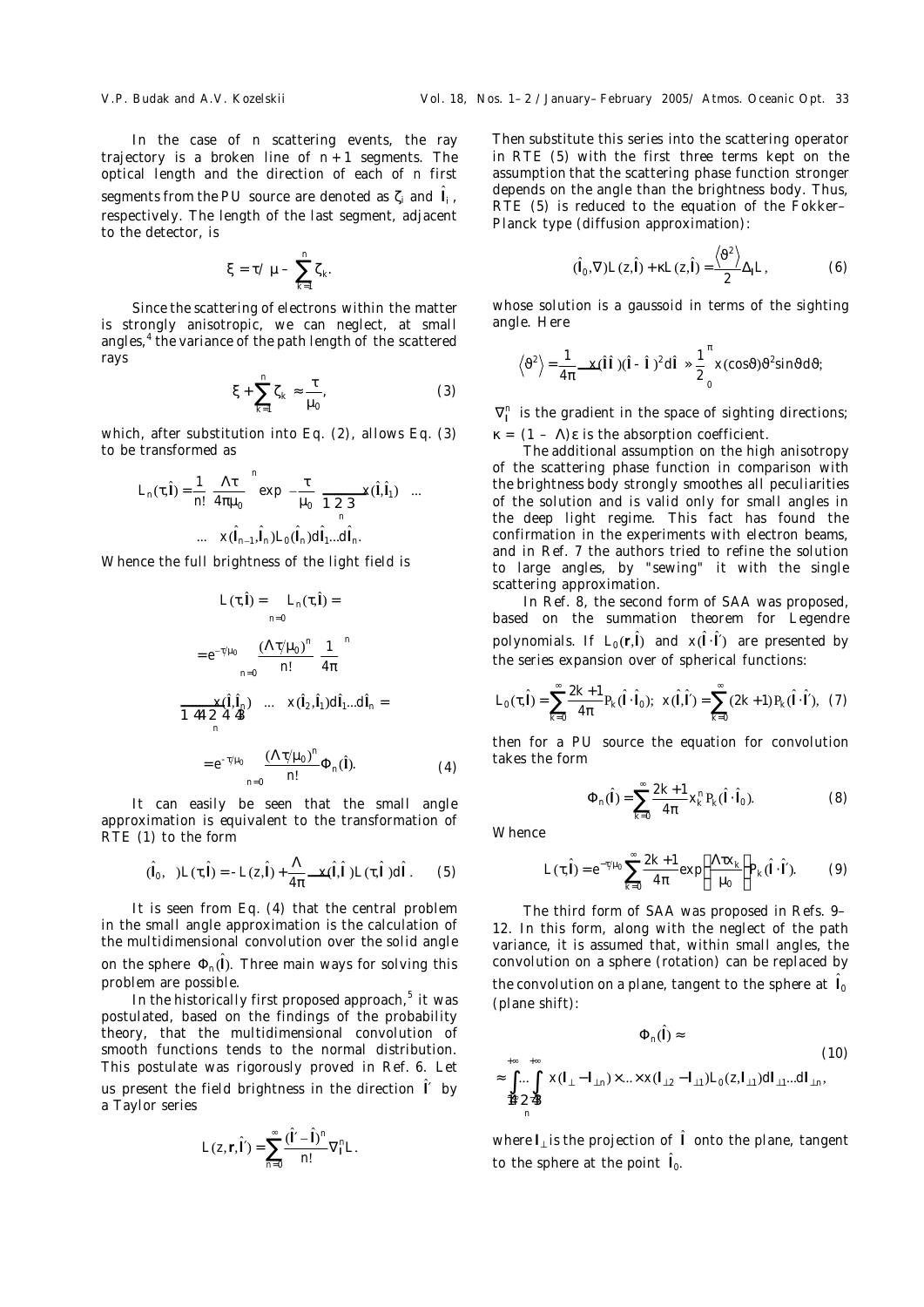Upon the transition to Fourier transforms of  $L_0(z, \hat{\mathbf{l}})$  and  $x(\mathbf{l}_\perp - \mathbf{l}'_\perp)$ , according to the convolution theorem for the case of a PU source, we obtain

$$
L(\tau, I_{\perp}) = e^{-\tau/\mu_0} \int_{-\infty}^{+\infty} L_0(k) \exp\left(\frac{\Lambda \tau x(k)}{\mu_0}\right) J_0(kI_{\perp}) k \mathrm{d}k, \quad (11)
$$

where *J*<sub>0</sub>(·) is the first-kind zero-order Bessel function.

In Refs. 13 and 14, the relationship between the three forms of SAA was considered and their accuracy was compared. It was shown that the second form is the most consistent and accurate, because it neglects only the path variance of scattered photons, but does not allow the extension to other sources, because  $\; L_0(\hat{\mathsf{l}})$ is independent of ξ due to the symmetry of the PU source. The third form follows from the second one with the restriction to small angles, when rotations on a sphere can be replaced by transformation of a plane:

$$
P_k(\cos\vartheta) \approx J_0(k\vartheta), \quad \sum_{k=0}^{\infty} \frac{2k+1}{4\pi} \to \frac{1}{2\pi} \int_{-\infty}^{+\infty} k dk. \quad (12)
$$

The transition from the second and third SAA forms to the first one is based on the expansion of *x<sup>k</sup>* or *x*(*k*) into the Taylor series with the first three terms kept. It should be noted that the representation (3) is inconsistent with the exact boundary conditions, and SAA neglects backscattering in the boundary conditions.

Though the most complete SAA form is the second form,<sup>8</sup> as all other forms follow from it, the analytical form of the third SAA form $10^{-12}$  appeared to be the most fruitful for solution of many applied problems.<sup>1</sup> In Ref. 15, this form of SAA was extended to the vector case of accounting for the particle spin, which is equivalent to the account for the transfer of polarized radiation in optics. However, the extension of the second SAA form is possible, which allows its limitations to be lifted.

In the boundary-value problem (1), let us pass on to the system of differential equations of the method of spherical harmonics,<sup>3</sup> but in the system with respect to the direction of radiation incidence  $\hat{\textbf{I}}_0$ . To do this, represent the solution in the form

$$
L(\tau, \mu, \phi) = \sum_{k=0}^{\infty} \sum_{m=-\infty}^{\infty} \frac{2k+1}{4\pi} \sqrt{\frac{(k-m)!}{(k+m)!}} C_{k}^{m}(\tau) P_{k}^{m}(\nu) e^{im\phi} =
$$

$$
= \sum_{k=0}^{\infty} \sum_{m=-\infty}^{\infty} \frac{2k+1}{4\pi} C_{k}^{m}(\tau) Q_{k}^{m}(\nu) e^{im\phi},
$$
(13)

where

$$
v = (\hat{1}, \hat{1}_0);
$$
  $\mu = v\mu_0 + \sqrt{1 - v^2} \sqrt{1 - \mu_0^2} \cos\varphi;$ 

 $D_l^n(\mu)$  are the associated Legendre polynomials, and  $D_l(\mu) \equiv D_l^0(\mu)$ ;

$$
Q_l^n(\mu) = \sqrt{\frac{(l-n)!}{(l+n)!}} P_l^n(\mu)
$$

are the re-normalized Legendre polynomials.<sup>3</sup>

Substitute Eq. (13) into Eq. (1), multiply it by  $Q_k^m(v)e^{im\varphi}$ , and integrate over the total solid angle. Taking into account the orthogonality, recurrence relations, and the summation theorem for the Legendre polynomials, we obtain a system of connected differential equations:

$$
\mu_0 \frac{d}{d\tau} \Big[ \sqrt{(k-m)(k+m)} C_{k-1}^m(\tau) +
$$
  
+  $\sqrt{(k+m+1)(k-m+1)} C_{k+1}^m(\tau) \Big] +$   
+  $\frac{\sqrt{1-\mu_0^2}}{2} \frac{d}{d\tau} \Big\{ \Big[ \sqrt{(k-m+1)(k-m+2)} C_{k+1}^{m-1}(\tau) -$   
-  $\sqrt{(k+m)(k+m-1)} C_{k-1}^{m-1}(\tau) \Big] +$   
+  $\Big[ \sqrt{(k+m+1)(k+m+2)} C_{k+1}^{m+1}(\tau) -$   
-  $\sqrt{(k-m-1)(k-m)} C_{k-1}^{m+1}(\tau) \Big] \Big\} =$   
=  $-(2k+1)(1-\Delta x_k) C_k^m(\tau).$  (14)

The system obtained differs from that commonly accepted in the method of spherical harmonics (SH) for a PU source<sup>3</sup> by a different coordinate system in the space of directions of sighting of the brightness referred to the axis  $\hat{I}_0$ , instead of  $\hat{z}$ .

For the further solution, let us take the following assumptions based on the concept of strong anisotropy of the brightness body.

1) Introduce a continuous dependence of the coefficients of the series (13) on the numbers of harmonics  $C_k^m(\tau) = C^m(\tau, k)$ , which is a slow monotonic function due to the angular anisotropy. Thus, the following representation is possible:

$$
C^{m}(\tau,k\pm 1)\approx C^{m}(\tau,k)\pm \frac{\partial C^{m}(\tau,k)}{\partial k}.
$$
 (15)

2) The main contributors to the series (13) are the terms with the numbers  $k \gg 1$ , and the degree of anisotropy is much higher than its azimuth asymmetry  $k \gg m$ , which allows one to assume that:

$$
\sqrt{(k-m)(k+m)} \approx k;
$$
  
\n
$$
\sqrt{(k-m+1)(k-m+2)} \approx \kappa - \frac{(m-1)(2k+1)}{2\kappa};
$$
  
\n
$$
\sqrt{(k+m+1)(k+m+2)} \approx \kappa + \frac{(m+1)(2k+1)}{2\kappa};
$$
  
\n
$$
\sqrt{(k+m+1)(k-m+1)} \approx k+1;
$$
  
\n
$$
\sqrt{(k+m)(k+m-1)} \approx \kappa + \frac{(m-1)(2k+1)}{2\kappa};
$$
  
\n
$$
\sqrt{(k-m)(k-m-1)} \approx \kappa - \frac{(m+1)(2k+1)}{2\kappa}.
$$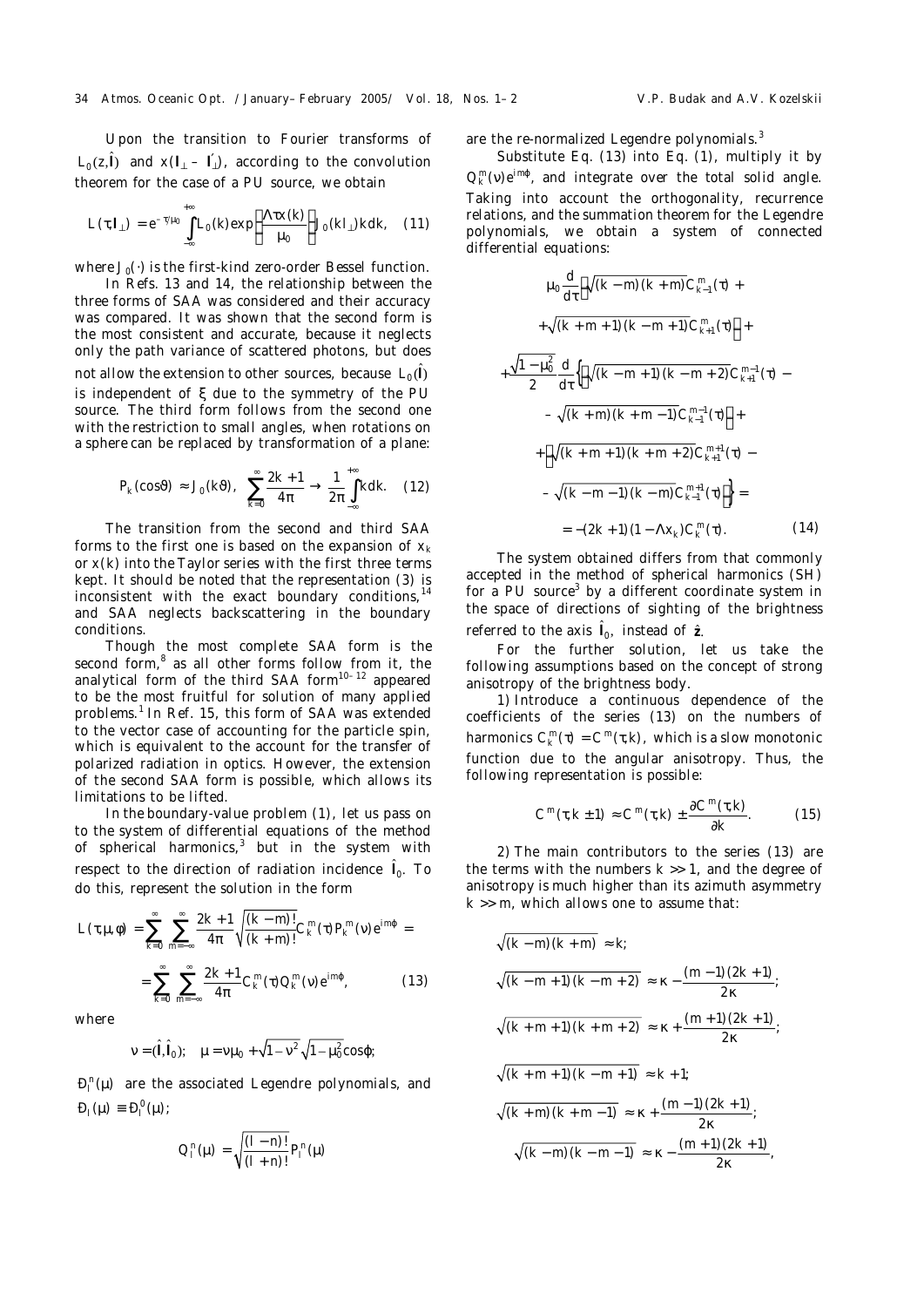where the following designation is introduced:  $\kappa = \sqrt{k(k+1)}$ .

Substituting these expressions into Eq. (14) and replacing *k* with κ, we obtain

$$
\mu_0 \frac{\partial C^m}{\partial \tau} + \frac{\sqrt{1 - \mu_0^2}}{2} \frac{\partial}{\partial \tau} \times
$$

$$
\times \left[ \frac{\partial C^{m+1}}{\partial k} + \frac{\partial C^{m-1}}{\partial k} + \frac{1}{\kappa} \left( (m+1)C^m - (m-1)C^m \right) \right] =
$$

$$
= -(1 - \Lambda x_k)C^m(\tau, \kappa).
$$
(16)

In Eq. (16) with regard for the condition *k* >> 1 and the assumption of the slow monotonic dependence of *C m* on the *k* number, the term with the second derivative is rejected as a small parameter. From the form of Eq. (16), it is seen that, unlike the SAA, $8$  in which the system of equations of the SH method "breaks out" into independent equations for each of the harmonic coefficients, here the equations are interconnected, which is more adequate to the process of radiative transfer in a medium.

Introduce the function  $f(\tau, I_{0\perp}, \kappa)$  so that its azimuth spectrum is equal to the function sought:

$$
f(\tau, I_{0\perp}, \kappa) = \sum_{m=-\infty}^{\infty} C^m(\tau, \kappa) e^{im\psi}, \qquad (17)
$$

and

$$
C^m(\tau,\kappa)=\frac{1}{2\pi}\int\limits^{2\pi}_0 f(\tau,I_{0\perp},\kappa)e^{-im\psi}d\psi.
$$

The following properties of the series (17) can be easily noticed:

$$
\sum_{m=-\infty}^{\infty} C^{m\pm 1}(\tau, \kappa) e^{im\psi} = e^{-i\psi} f(\tau, I_{0\perp}, \kappa),
$$
  

$$
\sum_{m=-\infty}^{\infty} (m \pm 1) C^{m\pm 1}(\tau, \kappa) e^{im\psi} = -ie^{-i\psi} \frac{\partial f(\tau, I_{0\perp}, \kappa)}{\psi}.
$$
 (18)

Multiply Eq. (16) by *e im*ψ and sum up over *m* from  $-\infty$  to  $+\infty$ . Then, based on the properties (18), we obtain the equation

$$
\sum_{m=-\infty}^{\infty} \left[ \frac{\partial C^{m+1}}{\partial \kappa} + \frac{\partial C^{m-1}}{\partial \kappa} + \frac{1}{\kappa} \left( (m+1)C^m - (m-1)C^m \right) \right] e^{im\psi} =
$$

$$
= 2 \left( \cos \psi \frac{\partial f}{\partial \kappa} - \frac{\sin \psi}{\kappa} \frac{\partial f}{\partial \psi} \right) = 2(\hat{I}_{0\perp}, \nabla_{\kappa})f,
$$

which makes the Eq. (16) to read

$$
\frac{\partial}{\partial \tau} \Big[ \mu_0 f + \left( I_{0\perp}, \nabla_{\kappa} \right) f \Big] = - (1 - \Lambda x_k) f(\tau, I_{0\perp}, \kappa). \tag{19}
$$

Let us present the solution of Eq. (19) in the form

$$
f(\tau, I_{0\perp}, \kappa) = \exp\left[-\frac{\tau}{\mu_0} \left(1 - \Lambda F(I_{0\perp}, \kappa)\right)\right], \qquad (20)
$$

which allows Eq. (19) to be solved by integration along the characteristic

$$
F(I_{0\perp},\kappa) =
$$

$$
= \frac{\mu_0}{\sqrt{1-\mu_0^2}} \int_{-\infty}^0 x \left( \left| \kappa + \zeta \right|_{0\perp} \right) \exp \left( \frac{\mu_0}{\sqrt{1-\mu_0^2}} \zeta \right) d\zeta + u_0(z), \quad (21)
$$

where  $u_0$  is an arbitrary function, determined from the boundary conditions.

The boundary conditions in the boundary-value problem (1) include the δ-function in terms of the sighting angle, which means  $F(z, I_{0⊥}, κ) \xrightarrow[\kappa \to 0]{} 0.$ Whence  $u_0 = 0$ , and the solution of Eq. (19) finally takes the form

$$
f(\tau, I_{0\perp}, \kappa) = \exp\left\{-\frac{\tau}{\mu_0} + \frac{\Lambda \tau}{\mu_0} \int_0^{\infty} x \left( \left| \kappa - \zeta \frac{\sqrt{1-\mu_0^2}}{\mu_0} \hat{I}_{0\perp} \right| \right) e^{-\zeta} d\zeta \right\}.
$$
 (22)

Correspondingly, for the coefficients of harmonics we obtain

$$
C_K^m(\tau) = \exp\left(-\frac{\tau}{\mu_0}\right)\frac{1}{2\pi} \times
$$
  
 
$$
\times \int_0^{2\pi} \cos m\varphi \exp\left[\frac{\Lambda \tau}{\mu_0} \int_0^{\infty} x\left(\sqrt{\kappa^2 + a^2 \zeta^2 - 2\kappa a \zeta} \cos \varphi\right) e^{-\zeta} d\zeta\right] d\varphi,
$$

where

 $\overline{2}$ 

$$
a=\tan\theta_0=\sqrt{1-\mu_0^2}\big/\mu_0\,.
$$

The Henyey–Greenstein scattering phase function is often used in applications. In this case,  $x_k = g^k$  and the internal integral in Eq. (23) takes the form

$$
\int_{0}^{\infty} x \left( \sqrt{\kappa^{2} + a^{2} \zeta^{2} - 2\kappa a \zeta \cos \varphi} \right) e^{-\zeta} d\zeta =
$$
\n
$$
= \frac{\kappa}{a} \int_{0}^{\infty} \exp \left[ \frac{\kappa}{a} \left( a \ln g \sqrt{1 + \zeta (\zeta - 2\cos \varphi)} - \zeta \right) \right] d\zeta.
$$

The solution obtained is a small-angle modification of the method of spherical harmonics (MSH) and an extension of the second form of SAA, into which it transforms at  $\mu_0 \rightarrow 1$ . The MSH can be easily extended to the cases of an arbitrary radiation source.<sup>16–18</sup> The analytical form of MSH as a series in terms of spherical functions is much more convenient in numerical calculations, than the calculation of the improper integral in the SAA form. $9-12$  The scattering phase function of the medium enters into the solution in the form of the coefficients of expansion in terms of the Legendre polynomials, which allows one to directly use their values from the model of optical characteristics of the medium and the Mie theory<sup>19</sup> without additional approximations.

Taking into account that the associated Legendre polynomials are connected with the Bessel functions of arbitrary order, we can show, as in Ref. 18, that for small sighting angles Eq. (19) is equivalent to the reduction of RTE to the form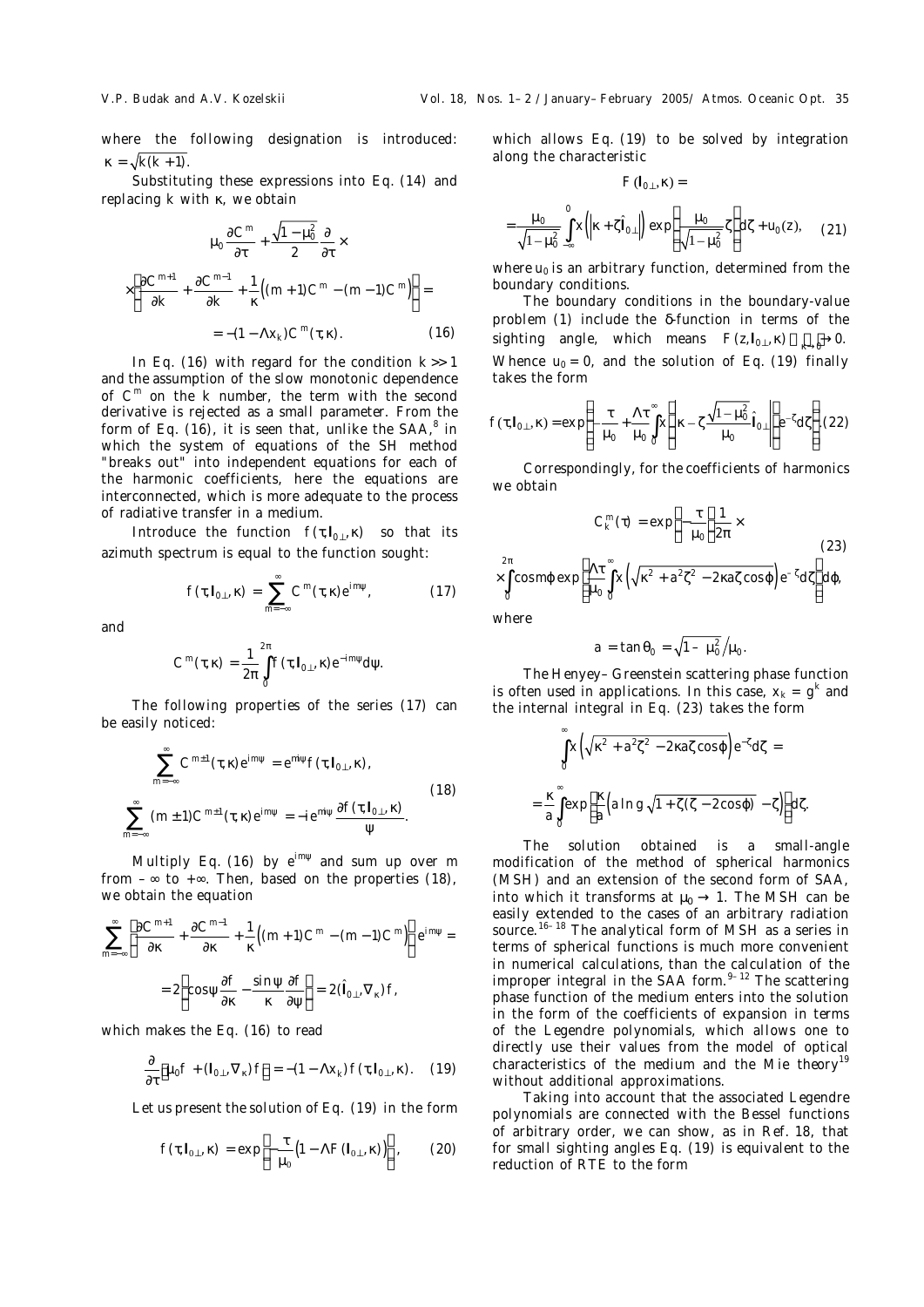36 Atmos. Oceanic Opt. /January–February 2005/ Vol. 18, Nos. 1–2 V.P. Budak and A.V. Kozelskii

$$
(\hat{\mathbf{l}}, \nabla) = (\hat{\mathbf{l}}, \hat{\mathbf{z}}) \frac{\partial}{\partial \tau} + (\mathbf{l}_{\perp}, \nabla_{\perp}) \approx \left[ \mu_0 + (\mathbf{l}_{\perp}, \mathbf{l}_{0\perp}) \right] \frac{\partial}{\partial \tau}, \qquad (24)
$$

where  $\nabla_{\!\bot}$ , I<sub>⊥</sub> are the gradient and projection of  $\hat{\sf I}$  in the direction, perpendicular to  $\hat{I}_0$ .

If we use the third form of the SAA, then after a Fourier transform with the allowance made for the ratio between the expansion in terms of spherical functions and the Fourier transform $18$  we obtain the equation equivalent to Eq. (19). However, Eq. (24) shows that the solution (23) obtained should allow the description of the rotation of the brightness body from the direction of incidence in the near-surface layer to the vertical direction in the medium depth. If we examine Eq. (4), defining the physical content of the small angle approximation, then we can see that this rotation of the brightness body is taken into account in MSH in calculating the convolution  $\Phi_n(\hat{\mathsf{I}})$  . The neglect of the path variance of the

scattered rays remains, as follows from Eq. (23), and it is easy to illustrate analytically with the spatial irradiance in the case of the Henyey–Greenstein scattering phase function as an example:

$$
E_0(\tau) = \ddot{\mathbf{e}} L(\tau, \mu, \varphi) \mathrm{d}\hat{\mathbf{i}} = C_0^0(\tau) =
$$

$$
= \exp\left(-\frac{\tau}{\mu_0}\right) - \frac{\Lambda}{1 - a\ln g} \tag{25}
$$

It can easily be seen that, as compared with Ref. 8, MSH leads to a decrease in the effective Λ in the medium upon the increase of the angle of incidence or the effective path length of light absorption.

To determine the accuracy and the applicability domain, we have compared the light fields calculated by Eq. (23) and by the numerical method from Ref. 3 with the widely varying optical and geometrical parameters of the medium.



**Fig.** 2. Rotation of the maximum of the brightness body in a turbid medium ( $g = 0.97$ ,  $θ_0 = 50°$ ) with the depth:  $Λ = 0.8$  (*à*) and 0.99 (*b*).